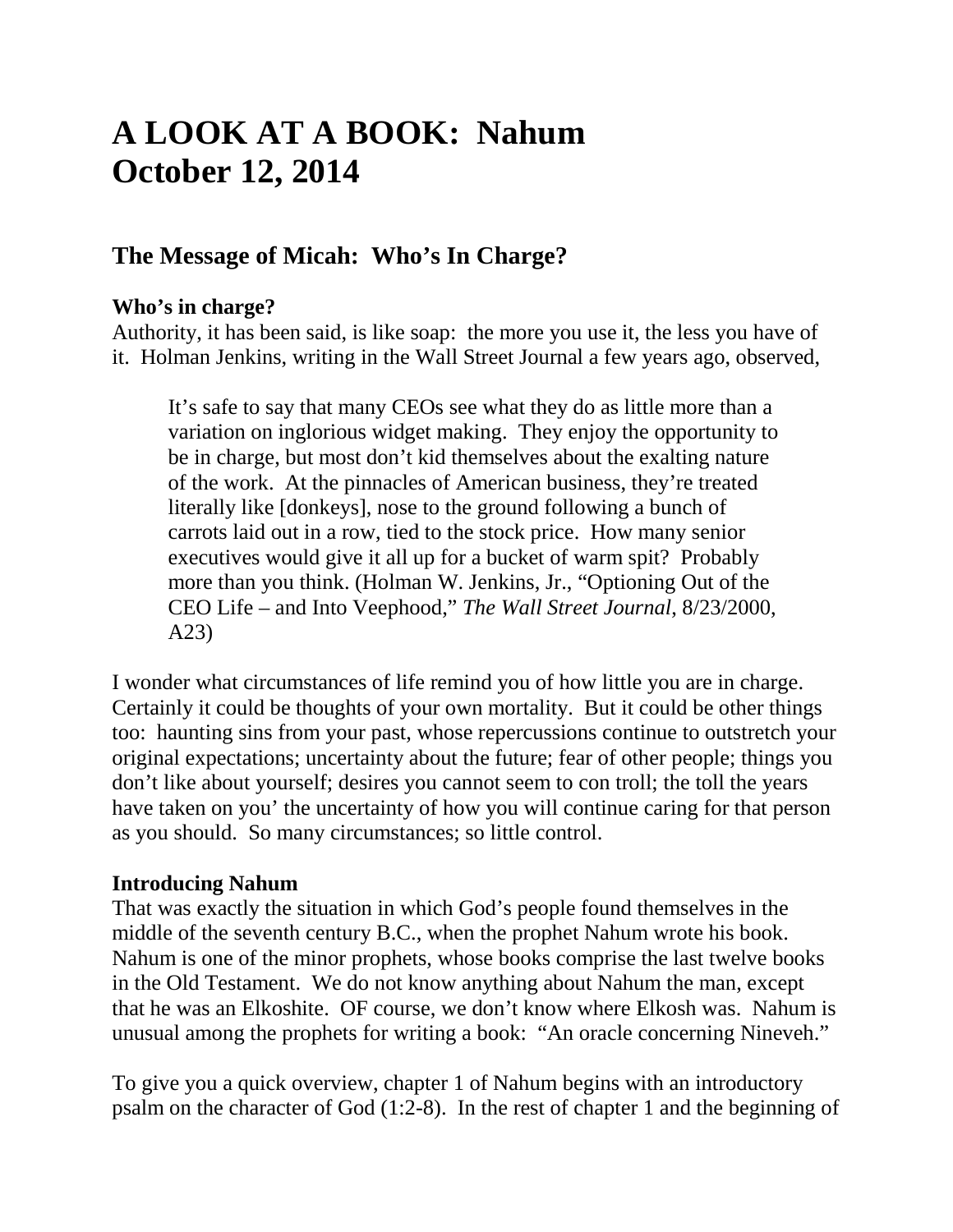chapter 2 (1:9-2:2), Nahum moves back and forth between addressing God's people, Judah, and addressing the city of Nineveh, the capital of Assyria. Several verses into chapter 2, the prophet begins to speak to Nineveh at length (2:3-3:19), and it becomes clear what this vision is about: God's promise to destroy the Ninevites utterly as judgment for their sins.

As we look through the book of Nahum, we will look for the answer to the question, who is in charge?

## **Are God's people in charge?**

I guess the self-confident answer to the question of who is in charge would be, "We are! We as God's people are in charge." But is this what Nahum says? Let's begin by looking at the latter part of the first chapter and the beginning of the second chapter, where God addresses both Judah and Nineveh.

Nahum 1:7-2:2

According to this passage, the Old Testament people of God (and by implication, we, if we are Christians) clearly did not have control. No, they needed a refuge (1:7). They had been afflicted, their necks had been weighed down with yokes, and their arms and legs had been bound with shackles (1:12-13). Now, whether Nahum was literally referring to enslavement or metaphorically referring to the fact that Judah had to pay a crippling tribute to the king of Assyria, we cannot say. Many people in the northern kingdom of Israel had been carried into captivity – perhaps some in actual shackles – by the Assyrians decades earlier, before Nahum prophesied.

Assyria was the great power in that region of the world in the eighth and most of the seventh century B.C. The cap ital city of Nineveh – located on the east side of the Tigris in an area bordering what is today the city of Mosul, Iraq – was one of the grandest and most powerful cities on earth.

Jonah had preached in Nineveh perhaps a century earlier, leading the polytheistic Ninevites to repent. But that was the middle of the eighth century; it was now the middle of the seventh, and their repentance was a thing of the past. They destroyed the northern ten tribes of Israel and their capital, Samaria, in 722 B.C., probably just a few decades after their repentance in Jonah's day. Under Ashurbanipal, they pushed their conquests hundreds of miles into Egypt by 663, even reaching the city of Thebes (3:8), and Egypt fell to them.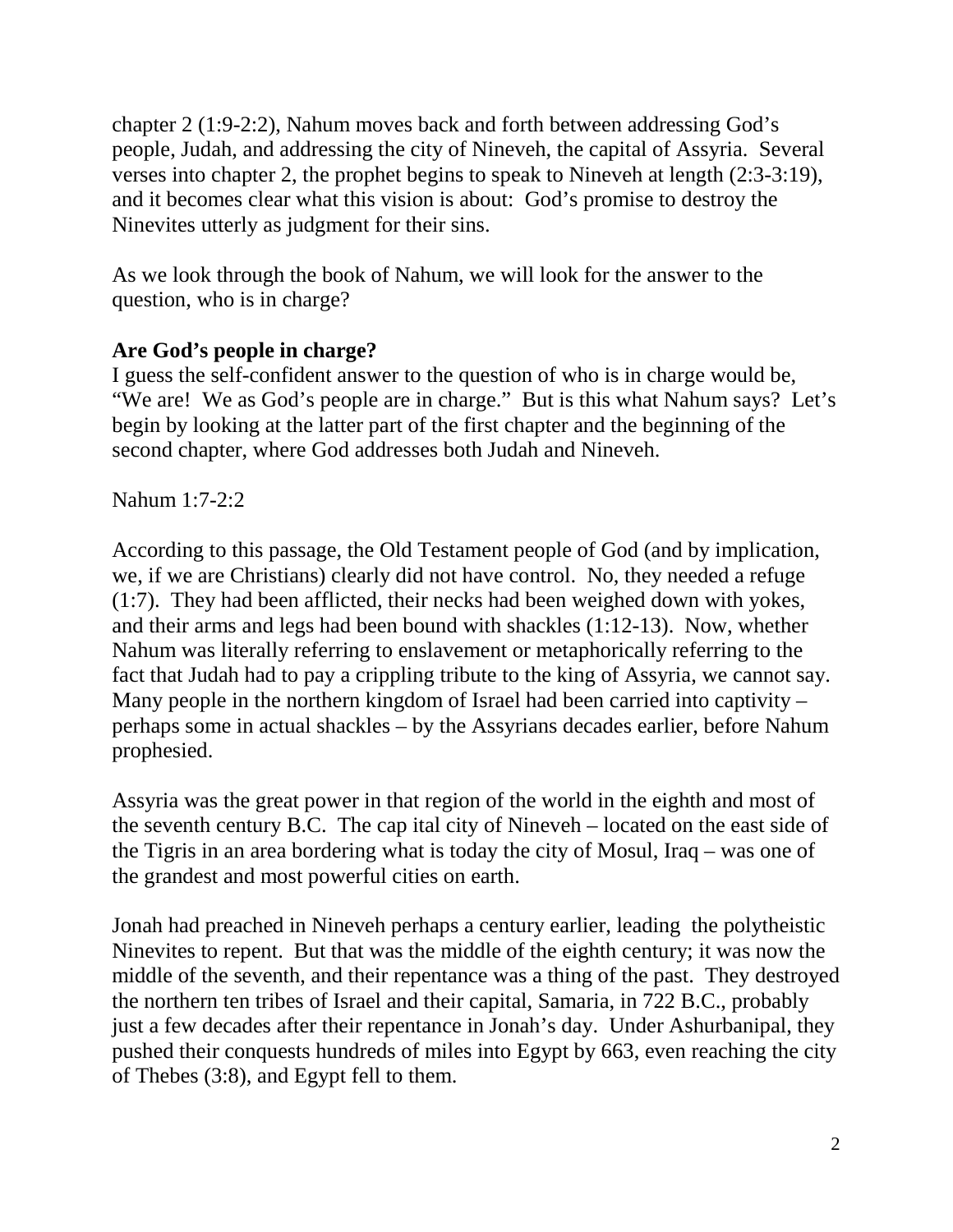Throughout these conquests all around them, Judah sat there in the mountains, watching. You realize, don't you, that the people of Judah were the "hillbillies" of their day? The water front folk – whether on coastlines or great inland waterways – are always the cosmopolitan and sophisticated ones. Think of the Phoenicians, the Greeks, the Assyrians, or the Babylonians, with their fertile valleys and coastlines. The people of Judah, on the other hand, lived up in the hills – Jerusalem is over 2,500 feet above sea level and without major rivers flowing into the sea. There they sat for years and decades, watching the tide of the Assyrian empire rise up and wash around them, threatening their cities as its power grew higher and higher.

It was during this time, a time when the greatest power in the world was cutting Judah's limbs, torturously approaching its heart in Jerusalem, that Nahum prophesied. And it is right here that we find the book's enduring relevance for today: God's people could not have had *less* control of their dire circumstances than they did; but God continued to call them through his prophet and his Word to trust him as *much* as ever.

I don't know exactly how your life is going right now. Maybe things are going really well for you, and you are in one of the "fat and happy" periods of your life. If that describes you, you should stop and check yourself. Do you really think that you are in charge of your world? I would agree that you are in charge of every world that you *create*!

#### **Are their enemies in charge?**

Are the enemies of God and of God's people in charge?

Most of Nahum's book is taken up with the enemies of God's people – and for good reason. These harassers were powerful and cruel. We know from extrabiblical sources that the mighty Assyrian king Ashurbanipal (rules 668-629 B.C.) wanted no question left about whether he was in charge. On one occasion, he boastfully wrote down (or caused to be written down) how he dealt with plotters against his throne who had been discovered:

"As for those common men who had spoken derogatory things against my god Asher and had plotted against me, the prince who reveres him, I tore out their tongues and abased them. As a posthumous offering I smashed the rest of the people alive by the very figures of protective deities between which they had smashed Sennacherib my grandfather.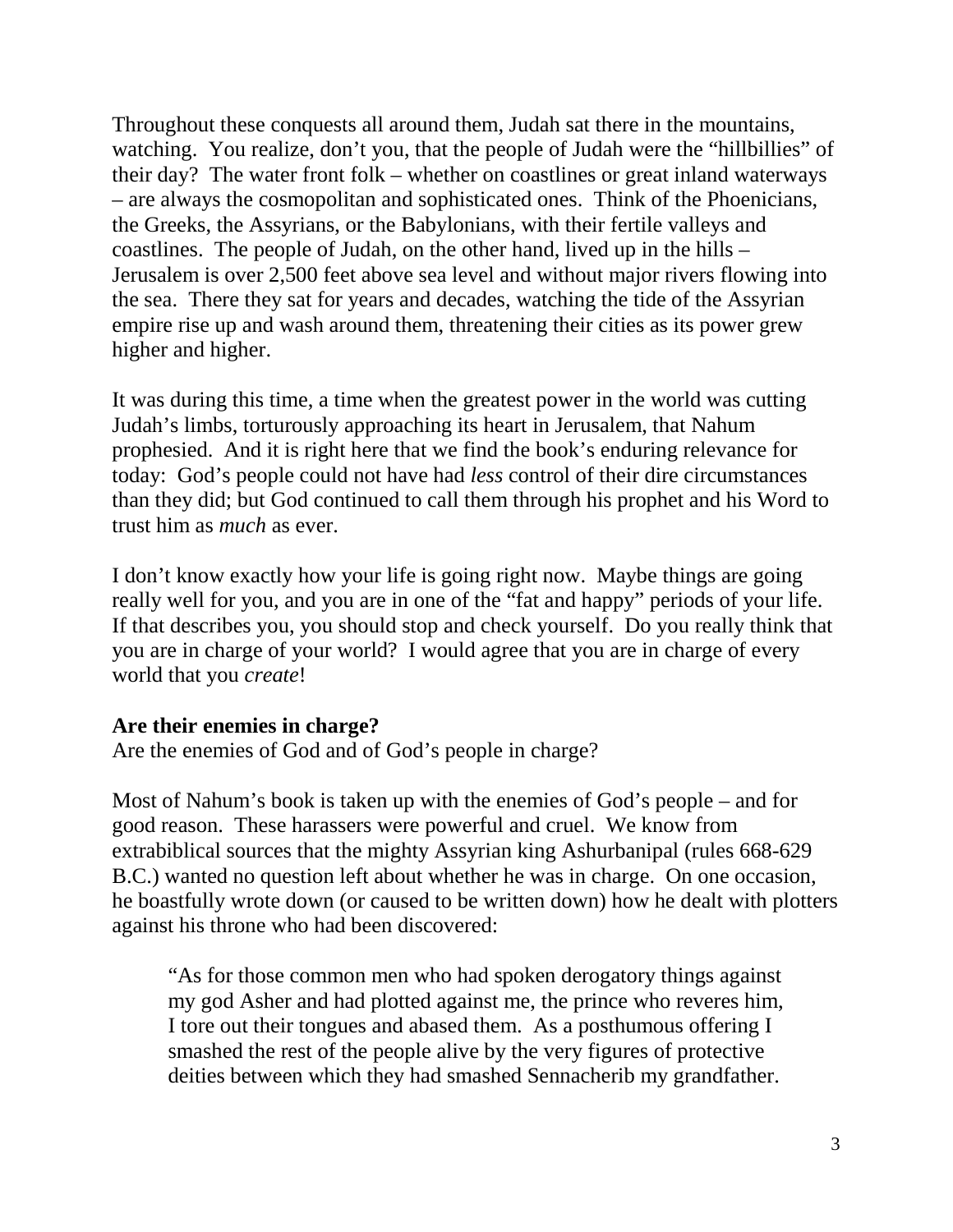Their cut-up flesh, I fed to the dogs, swine, jackals, birds, vultures, to the birds of the sky, and to the fishes of the deep pools."

There were no internment camps. There were no Geneva Conventions of War with the Assyrians. No, the bas-reliefs in the British Museum in London depict men impaled by spikes, piles of heads, and otherwise mutilated bodies.

Yet God is not intimidated by any nation. No king has any power except for the power that God gives. And he deposes kings and kingdoms as quickly as he raises them up. Nahum's remarkable book, written in the face of such an awful and awesome earthly power, reminds these enemies of God who is and who is not in charge.

Nahum 2:3-13

And then, in chapter 3.

The whole point of the book of Nahum is made most explicit in the last verse of the second chapter, where the Almighty God says to the mighty Assyria, "I am against you" (2:13; also 3:5). More serious words cannot be imagined. God is not just saying that he will desert Assyria or separate from Assyria. He is promising to actively oppose them: "*I am against you!*"

In the book of Nahum, God notifies Assyria that its time has run out. His patience with its sinful ways has ended, and the self-imagined invincible empire will be defeated. So complete will be its defeat, the Lord says, that "you will have no descendants to bear your name. I will destroy the carved images and cast idols that are in the temple of your gods. I will prepare your grave, for you are vile" (1:14).

Nahum uses a different image to express the defeat that God will hand the Ninevites. Nineveh is like a powerful lion that once killed at its pleasure but now will be completely lost  $(2:11-12)$ . Nineveh is like a harlot, an immoral seducer of the nations who allured and enslaved peoples (3:4) but who will now be exposed in her lewdness and made a spectacle (3:5-6). Nahum also reminds Assyria of its own victory over once-proud Thebes, the capital of the southern part of Egypt about four hundred miles south of modern Cairo (3:8-10). Ashurbanipal had destroyed Thebes in 63 B.C. Now, what they did in Thebes will be done to them.

Keep in mind, Nahum's prophecy would have been written in the fifty-year stretch between Thebes's fall in 663 and Nineveh's fall in 612. He wrote, in other words,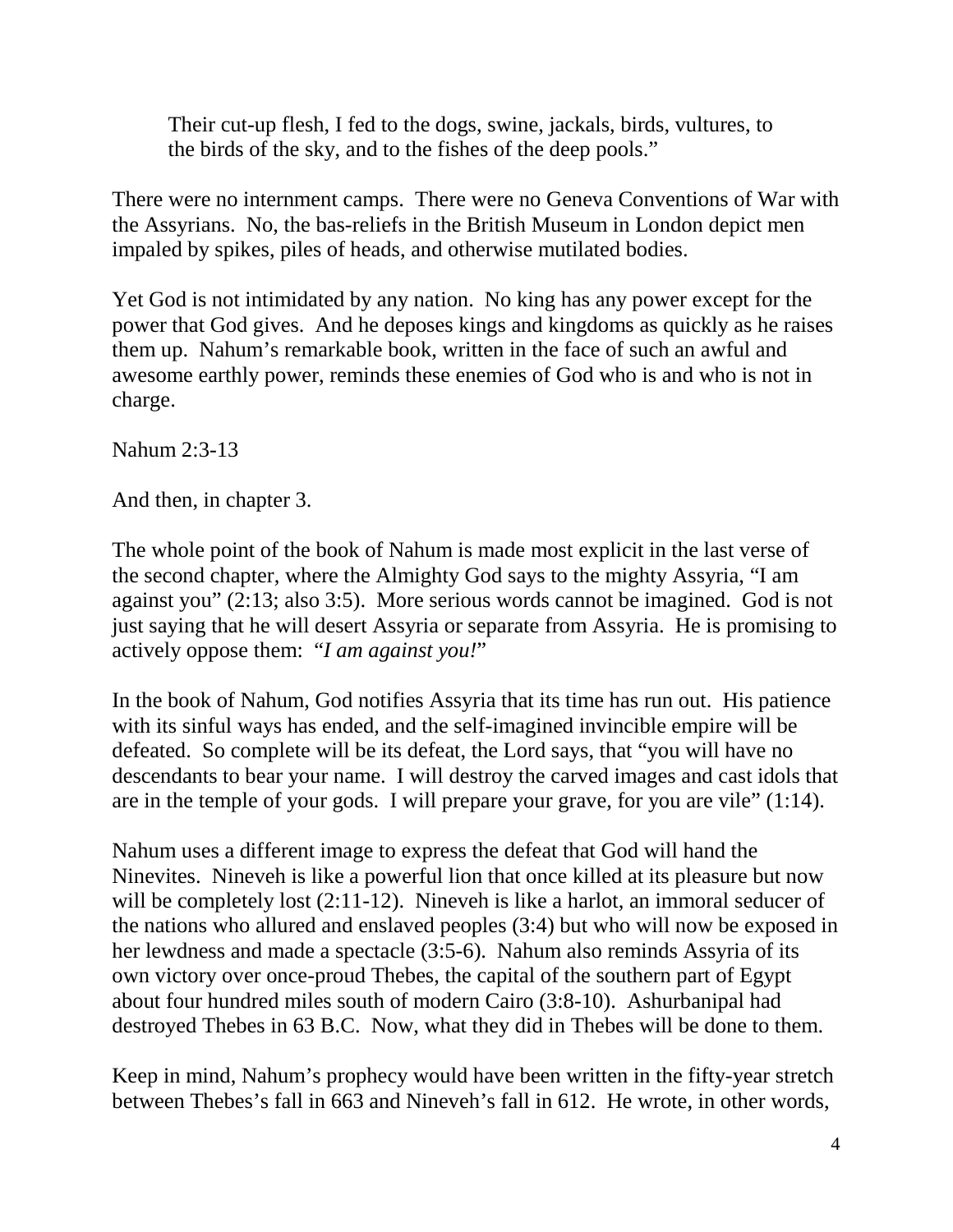when, from Judah's standpoint, Assyria was at the height of its power and the empire was intact. What could Nahum have been thinking! He was a prophet from a tiny nation speaking to the greatest empire in the world. How could something as large, powerful, and old as Nineveh simply be removed?

Nineveh's end was absolutely traumatic. The Medes, in an alliance with the Babylonians and the Scythians, laid siege to the city in 612 B.C and then found themselves aided by rain and rising rivers. These rivers that had aided in the city's protection flooded up against the city' s walls until great sections of the walls fell away, just as Nahum had predicted (2:6). The attackers then poured into the city and sacked it. Before the invaders could grab him, Assyria's king gathered himself and his household together in an immense funeral pyre and burned himself, his wives, and his concubines to ashes. The invaders, running rampant in the city, plundered Nineveh dry. When the site of ancient Nineveh was fin ally discovered and excavated in the nineteenth century, archeologists found no stores of silver and gold object, as they were hoping they would. It was absolutely empty. Everything was taken – "stripped" bare  $(2:10)$ . After pillaging the city, the invaders then burned and razed it to the ground. Indeed, these first archeologists found unusually deep strata of ashes.

Nineveh passed with unusual speed from the very center of history to being entirely forgotten. Its location became lost to human memory and became a matter for speculation for over two thousand years. People knew the name "Nineveh" from the Bible and from Babylonian records, but they could not figure out where it was located. It was not until 1842 that archeologists rediscovered it.

You may be enjoying some measure of power or success now (probably not as much as the Assyrians did!), but I hope you realize how fast and how far you can fall. The God of the book of Nahum is not only the God over his people; he executes justice against everyone who has sinned against him. In fact, the second verse of the book repeats three times that the Lord will take such vengeance: "The Lord is a jealous and avenging God; the Lord takes vengeance and is filled with wrath (1:2).

If you happen to consider yourself an enemy of God, I must tell you on the basis of the book of Nahum, "Beware!" You cannot oppose God with impunity. You will never win.

## **Is God in charge?**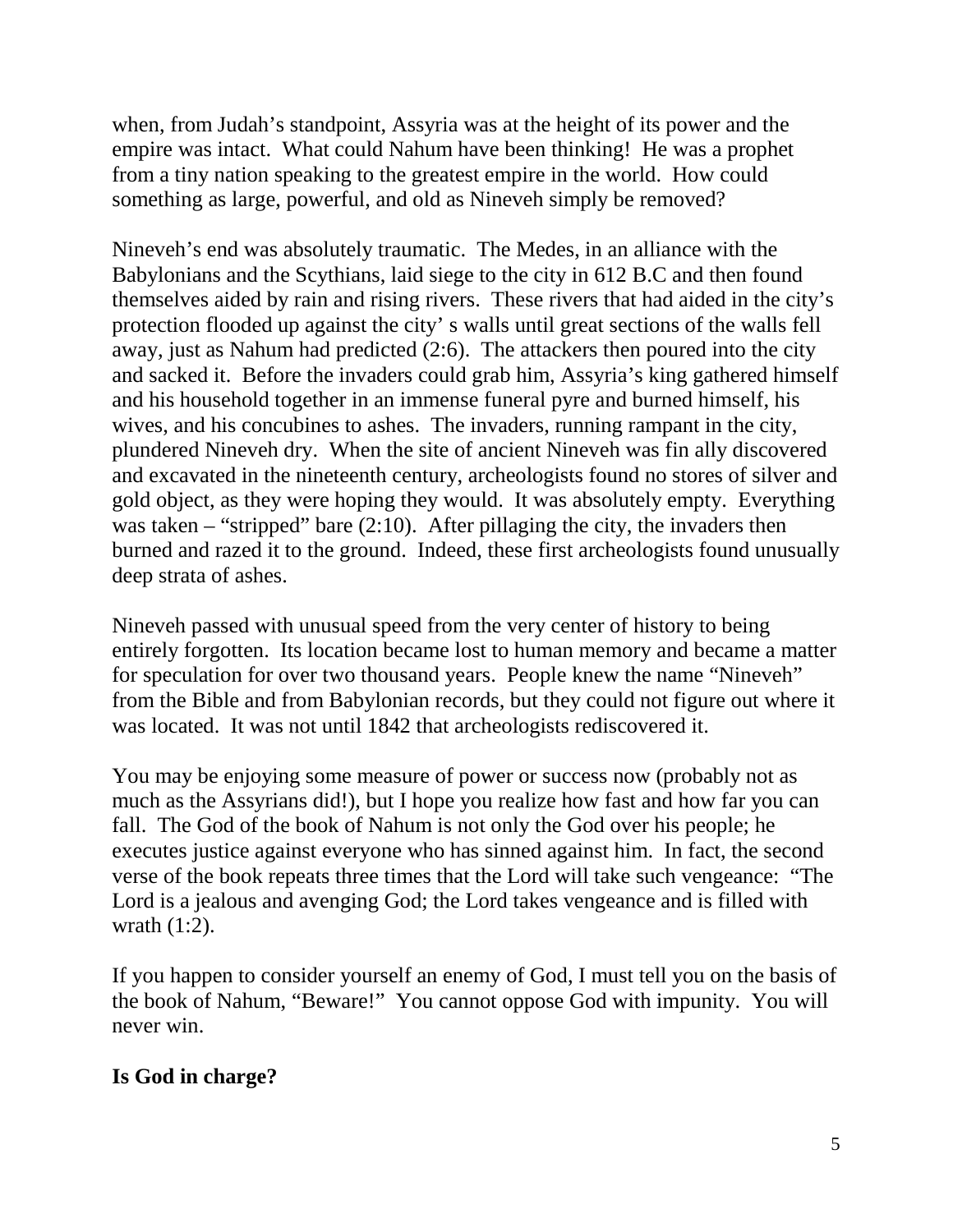Okay, if we are not in charge, and if God's enemies are not in charge – even the ones who appear to be more powerful – then who is? Is God in charge?

Of course, that is the answer given by the book of Nahum and every other book in the Bible – God is in charge. Let's look now at Nahum's opening stanza.

Nahum 1:2-8

The implied answer to those two questions in verse  $6 -$  "Who can withstand his indignation? Who can endure his fierce anger?" is "no one!" God is most powerful.

Aside from his power, we also learn something about his character: He is jealous. He does not want false gods to be worshiped, because he is the one and only true God. He is also patient. He is not quick to anger, Nahum tells us (1:3). This is how God has always revealed himself to his people, as he did to Moses on Mount Sinai (Exodus 34:6).

Yet God's patient and long-suffering nature should never be taken to indicate that he is indifferent, as if the fact that he has not yet punished someone means he never will. The one does not follow form the other? There is a world of difference between God's patience and supposed divine indifference. This all-powerful, jealous God has committed himself to the truth and to avenging himself. He will not leave the guilty unpunished (1:3). So Nahum let it be known that God would punish Nineveh. And so he did.

If you are a non-Christian, ask yourself, what would change in your life if you acknowledged, as the Bible teaches, that there is a God and that he is in charge? What would change in your life if you acknowledged, as the Bible teachers, that he is both completely good and morally pure and that you are not? If you acknowledged, as the Bible teaches, that you are in rebellion against him, no matter how "polite: your rebellion may look? Any doubt that you may still have concerning God's sovereignty, God's holiness, and your own sinfulness will one day be removed. I am certain about that.

As Samuel Johnson said to his biographer James Boswell, "Depend upon it, sir, when a man knows he is to be hanged in fortnight it concentrates his mind wonderfully."